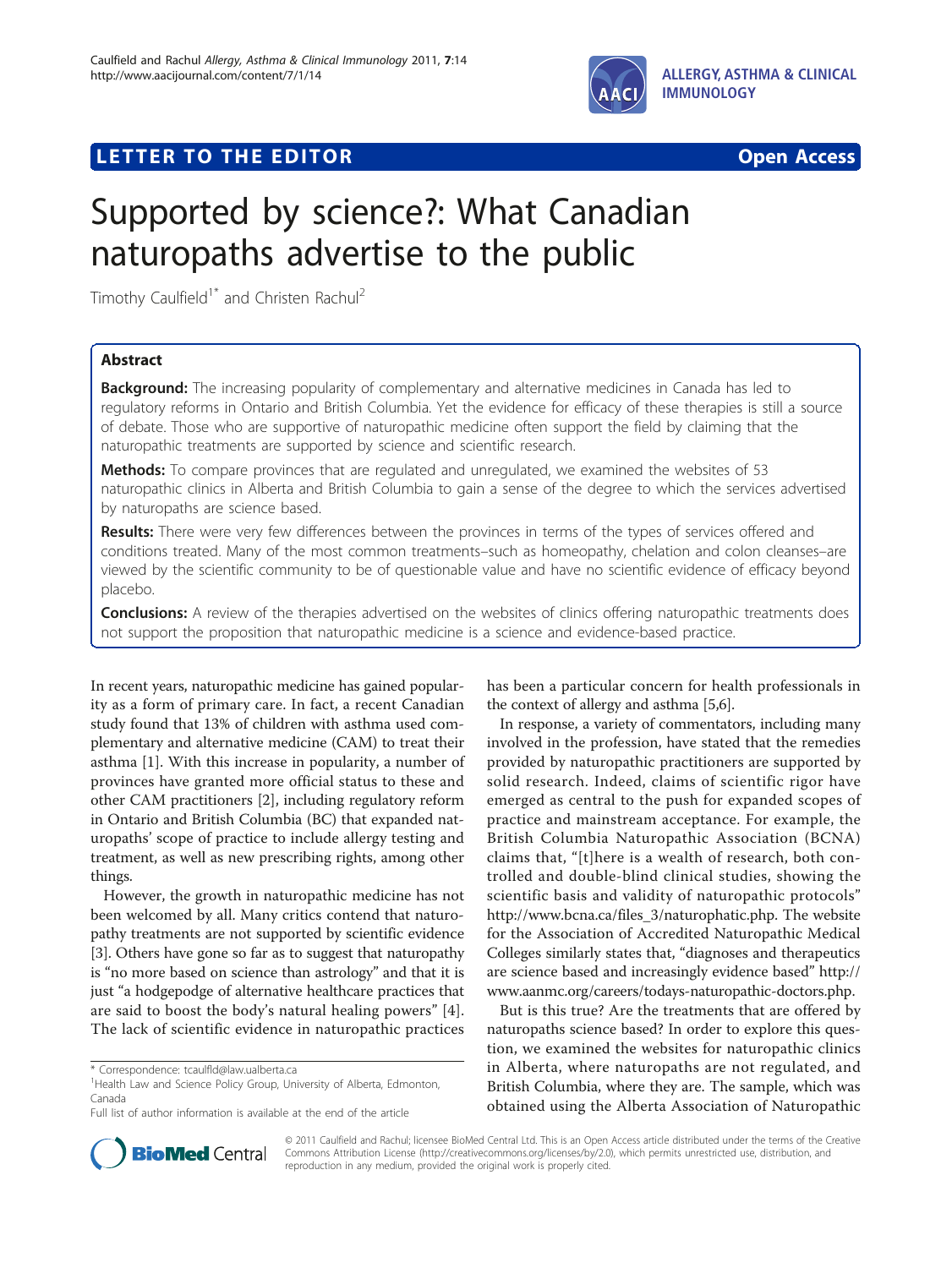Practitioner's registration list and the BC Naturopathic Association ND list, totaled 53 websites for each province. The goal of this survey was to gain a sense of the degree to which the services advertised by naturopaths are, in a broad sense, science based.

What did we find? A list of largely scientifically unsupportable treatments and services [See Table [1](#page-2-0)]. In Alberta, for example, homeopathy was the most common treatment advertised on the websites (94% of websites note this treatment) and the third most common in BC (79%). Within the non-CAM scientific community, homeopathy has long been viewed as a sham [\[7\]](#page-3-0). Recently, this skeptical view has gained more traction in the public and policy spheres. In February of 2010, for example, the British Parliament's Science and Technology Committee released a summary of the evidence on homeopathy [\[8](#page-3-0)]. The report, which involved consultation with experts and an analysis of the available clinical evidence, concluded that homeopathy does not work, at least no better than placebo, and that the foundational principle of like-cures-like is "theoretically weak." More important, at least in relation to the claim that the treatment is science based, was the conclusion that the very idea behind homeopathy - that "ultradilutions can maintain an imprint of substances previously dissolved in them" - is "scientifically implausible" [\[8](#page-3-0)]. In other words, homeopathy does not work and there is no scientific reason to think that it could work.

Many of the other services and tests advertised to the public by naturopaths, such as colon hydrotherapy, detoxification and hair analysis are, from a scientific perspective, equally spurious (the American Medical Association, for example, has stated that hair analysis is an unproven diagnostic technique and has the potential to lead to "health care fraud" [[9](#page-3-0)]). And a large percentage of the clinics also offer heavy metal testing for the purposes of chelation therapy. Unless these clinics are providing this service for the treatment of lead poisoning, the only use of chelation therapy for which there is evidence of efficacy, than this treatment option is also not supported by scientific evidence [\[10\]](#page-3-0).

While naturopaths are undoubtedly providing other services that have a stronger evidence base (it is hard to argue with the value of sound nutrition advice), this review of what they advertise as their core services paints a picture of a profession that has embraced practices that are remarkably unscientific. Despite this reality, many of the clinic websites also claim that their services are "evidence" and/or "science" based. One website declares that their therapies are "derived largely from scientific research conducted by the same universities, laboratories and medical schools that do the research on drugs and surgery" [http://www.demontecen](http://www.demontecentre.com)[tre.com.](http://www.demontecentre.com) Another asserts that "[n]aturopathic medicine is patient treatment in the best possible way; personal, individual, caring as well as evidence based and scientific." <http://www.abbottnaturopathic.com/>

To be fair, some may argue that the evidence surrounding practices like homeopathy, hair analysis, colon cleansing and chelation is not as settled as we claim. It is true that both a lack of funding for CAM research (e.g., few patentable products means less industry support for clinical trials) and methodological challenges [\[11](#page-3-0)] means there is often a modest amount of empirically robust data to work with. But, as noted above, for many of the core naturopathic treatments, clinical studies and thorough scientific critiques of the foundational rationales do exist [[12-17\]](#page-3-0). Even the most generous interpretation of this literature would not support a characterization of "science based," if this phrase is meant to imply the therapies have been shown to be efficacious using traditional scientific methodologies. These services are, at best, on the margins of scientific legitimacy [e.g., [\[8](#page-3-0)]].

There is no doubt that other healthcare professionals, including physicians, provide therapies that are not supported by solid empirical evidence. And a wide range of social forces, including a pervasive industry bias, often distorts the evidence that is used [[18\]](#page-3-0). These are serious problems, for sure. But the evidence issues of the medical profession cannot, obviously, stand as a justification for not using evidence in the context of naturopaths. All healthcare options should, as much as possible, be informed by good science [\[19](#page-3-0)]. To this end, the medical profession has a stated commitment to evidence-based practice and is taking steps to deal with the deficits in the production and use of evidence. As evidence improves, new practices are adopted and those shown to be ineffective are dropped.

If the naturopathic medicine were truly "science based", as so often claimed by the advocates of the field, would they still be providing homeopathy as one of their core treatments? Would chelation and colon cleanses be marketed on so many of the clinics' websites?

Patients should have the option to access a wide range of healthcare practitioners. But this choice should be as informed as possible. As should the policy debates associated with the regulation of naturopaths' scope of practice. This is particularly so given the types of conditions they seek to address. While one could argue that homeopathic treatment for the common cold is harmless, treatment for conditions such as allergies, cardiovascular problems, fertility issues and cancer raises serious ethical and legal questions. It is misleading to imply that the core services provided by naturopaths - as disclosed on clinic websites - are based on sound scientific evidence or, at least, that there is a scientific consensus about their efficacy. According to clinic websites, allergy testing and treatment are among the most common services provided in both BC and Alberta (e.g., VEGA testing or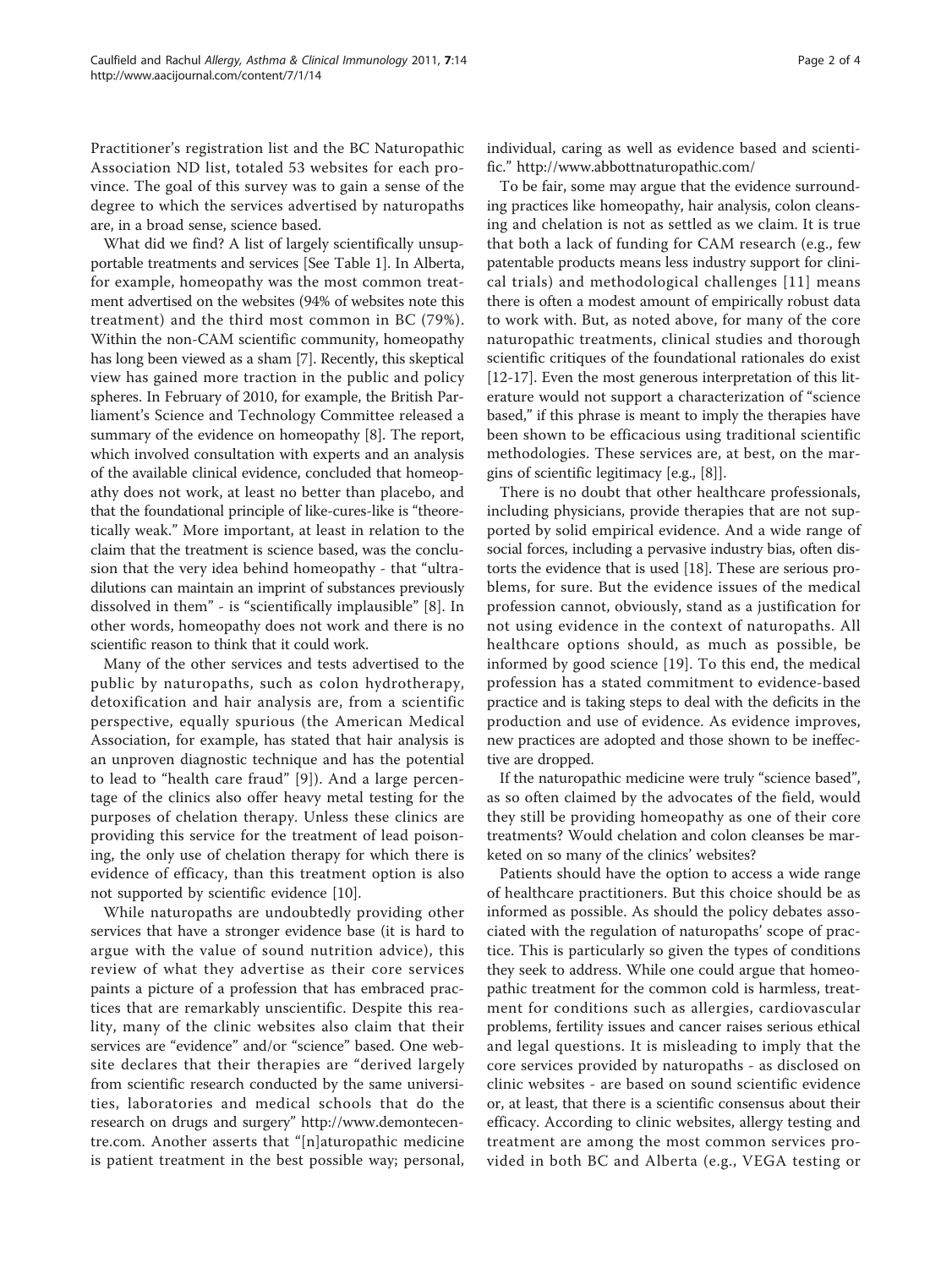## <span id="page-2-0"></span>Table 1 Most common treatments, testing, and treated conditions advertised on Alberta and BC naturopath clinics' websites

|                                          | Alberta (53 clinic websites)                                                                                                          | British Columbia (53 clinic websites*)                                                                             |
|------------------------------------------|---------------------------------------------------------------------------------------------------------------------------------------|--------------------------------------------------------------------------------------------------------------------|
| <b>Treatments</b>                        | 53 Total                                                                                                                              | 56 Total                                                                                                           |
|                                          | Top ten:                                                                                                                              | Top ten:                                                                                                           |
|                                          | 1. Homeopathy (50, 94%)                                                                                                               | 1. Botanical Medicine (45, 85%)                                                                                    |
|                                          | 2. Clinical Nutrition (49, 93%)                                                                                                       | 2. Clinical Nutrition (44, 83%)                                                                                    |
|                                          | 3. Botanical Medicine (47, 89%)                                                                                                       | 3. Homeopathy (42, 79%)                                                                                            |
|                                          | 4. Acupuncture and Traditional Chinese Medicine (44, 83%)                                                                             | 4. Acupuncture and Traditional Chinese Medicine (40, 76%)                                                          |
|                                          | 5. Lifestyle Counseling (38, 72%)                                                                                                     | 5. Lifestyle Counseling (31, 59%)                                                                                  |
|                                          | 6. Detoxification or Biotherapeutic Drainage (27, 51%)                                                                                | 6. Detoxification or Biotherapeutic Drainage (24, 45%)                                                             |
|                                          | 7. Massage (26, 49%)                                                                                                                  | 7. IV Therapies (22, 41%)                                                                                          |
|                                          | 8. Hydrotherapy (24, 45%)                                                                                                             | 8. Bowen Technique (19, 36%)                                                                                       |
|                                          | 9. Chiropractics and/or Cranial Sacral Manipulation (23,<br>43%)                                                                      | 9. Chiropractics and/or Cranial Sacral Manipulation (17, 32%)                                                      |
|                                          | 10. IV Therapies (20, 38%)                                                                                                            | 10. Neural Therapy (15, 28%)                                                                                       |
| <b>Testing or Lab</b><br><b>Analysis</b> | 43 Total<br>Top ten:                                                                                                                  | 42 Total<br>Top ten:                                                                                               |
|                                          | 1. Allergy Testing (24, 45%)                                                                                                          | 1. Heavy Metal Testing/Chelation Therapy (23, 43%)Hormone<br>Testing (23, 43%)                                     |
|                                          | 2. Hormone Testing (23, 43%)                                                                                                          | 2. Allergy Testing (22, 42%)                                                                                       |
|                                          | 3. Heavy Metal Testing/Chelation Therapy (20, 38%)                                                                                    | 3. Blood Work (14, 26%)                                                                                            |
|                                          | 4. Urinalysis (14, 26%)                                                                                                               | 4. VEGA (Electro-dermal testing) (13, 25%)                                                                         |
|                                          | 5. Bio Impedence Analysis (10, 19%) Hair Analysis (10, 19%)                                                                           | 5. Urinalysis (12, 23%)<br>Hair Analysis (12, 23%)                                                                 |
|                                          | 6. Adrenal Testing (9, 17%)<br>Blood Work (9, 17%)                                                                                    | 6. Blood Typing (11, 21%)                                                                                          |
|                                          | 7. VEGA (Electro-dermal testing) (6, 11%)<br>Live Blood Cell Analysis (6, 11%)<br>Thyroid Testing (6, 11%)<br>Bowel Toxicity (6, 11%) | 7. Gynecological Exam (10, 19%)<br>Annual Physical Exam (10, 19%)                                                  |
|                                          | 8. Breast Exams (5, 9%)<br>Blood Typing (5, 9%)<br>Gynecological Exam (5, 9%)<br>Neurotransmitter Testing (5, 9%)                     | 8. Stool Analysis (9, 17%)                                                                                         |
|                                          | 9. Annual Physical Exam (4, 7.5%)<br>Genomic Testing (4, 7.5%)                                                                        | 9. Parasite Testing (7, 13%)                                                                                       |
|                                          | 10. Estrogen Metabolism Testing (3, 6%)<br>Zinc Tally Testing (3, 6%)<br>Body Composition Testing (3, 6%)<br>Parasite Testing (3, 6%) | 10. Thyroid Testing (6, 11%)<br>Adrenal Testing (6, 11%)<br>Bio Impedence Analysis (6, 11%)                        |
| Ailments Treated**                       | 40 Total                                                                                                                              | 43 Total                                                                                                           |
|                                          | Top ten:                                                                                                                              | Top ten:                                                                                                           |
|                                          | 1. Allergies (32, 60%)                                                                                                                | 1. Allergies (25, 47%)                                                                                             |
|                                          | 2. Digestive Disorders (28, 53%)                                                                                                      | 2. Women's Health (24, 45%)                                                                                        |
|                                          | 3. Pain (Chronic and acute) (26, 49%)<br>Women's Health (26, 49%)                                                                     | 3. Digestive Disorders (19, 36%)                                                                                   |
|                                          | 4. Fatigue, Low Energy (25, 47%)<br>Weight Management/Obesity (25, 47%)                                                               | 4. Cardiovascular Issues (18, 34%)                                                                                 |
|                                          | 5. Fertility Issues (24, 45%)<br>Cardiovascular Issues (24, 45%)                                                                      | 5. Fatigue, Low Energy (17, 32%)<br>Weight Management/Obesity (17, 32%)                                            |
|                                          | 6. Skin Disorders (22, 42%)<br>Headaches/Migraines (22, 42%)                                                                          | 6. Diabetes (14, 26%)                                                                                              |
|                                          | 7. Diabetes (21, 40%)<br>Sport Injuries (21, 40%)                                                                                     | 7. Pain (Chronic and Acute) (13, 25%)<br>Skin Disorders (13, 25%)<br>Arthritis (13, 25%)<br>Cold and Flu (13, 25%) |

8. Autoimmune Diseases (20, 38%) Chronic Illnesses (20, 38%) Arthritis (20, 38%)

8. Autoimmune Diseases (12, 23%) Depression/Anxiety (12, 23%) Fertility Issues (12, 23%) Menopause (12, 23%) Sport Injuries (12, 23%) Fibromyalgia (12, 23%)